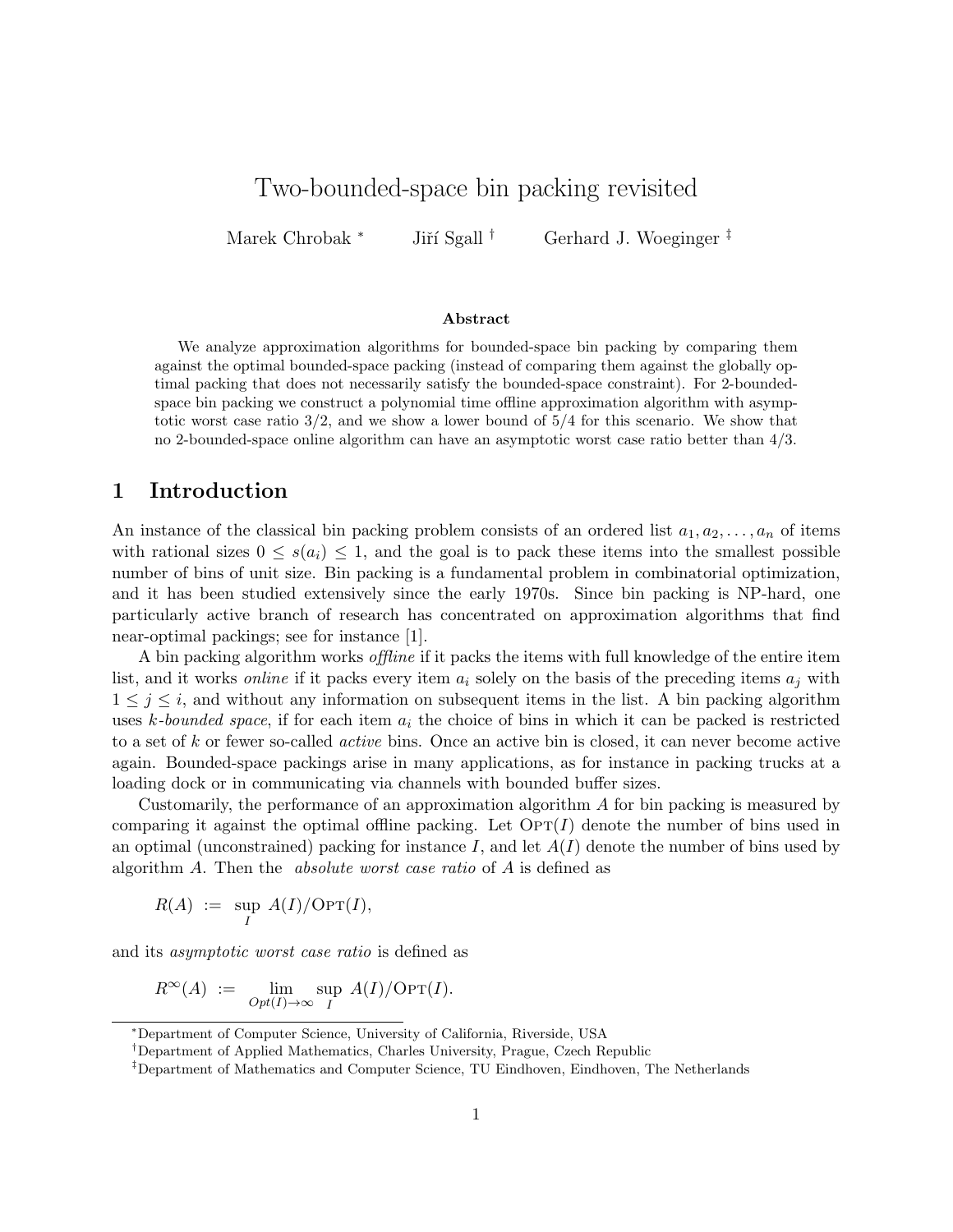The bin packing literature contains many articles that investigate and evaluate the (absolute and asymptotic) worst case ratios of bounded-space bin packing algorithms; see for instance [2, 3, 6, 7, 8]. Csirik & Johnson [3] show that the 2-space-bounded Best Fit algorithm  $BBF<sub>2</sub>$  has the asymptotic worst case ratio  $R^{\infty}(\text{BBF}_2) = 1.7$ . Among all 2-space-bounded algorithms (online and offline) in the bin packing literature, this online algorithm is the champion with respect to worst case ratios. A central result of Lee & Lee [6] designs k-bounded-space online bin packing algorithms whose asymptotic ratios come arbitrarily close to the magic harmonic number  $h_{\infty} \approx 1.69103$ , as the space bound  $k$  tends to infinity. They also show that every bounded-space online bin packing algorithm A satisfies  $R^{\infty}(A) \geq h_{\infty}$ .

The trouble with the old worst case ratio. The lower bound constructions in [6] use item lists on which *all* bounded-space algorithms must fail, no matter whether they are online or offline and no matter whether they run in polynomial time or in exponential time: In these constructions decent packings can only be reached by using unbounded space, and every bounded-space algorithm has asymptotic worst case ratio at least  $h_{\infty}$ .

A cleaner — and more realistic — way of measuring the performance of bounded-space bin packing algorithms is to compare them against optimal offline solutions that also are subject to the bounded-space constraint. Hence we let  $\text{OPT}_k(I)$  denote the smallest possible number of bins used in a packing produced by a k-bounded-space offline bin packing algorithm for instance  $I$ , and define the asymptotic  $k$ -bounded-space ratio of algorithm  $A$  as

$$
R_k^{\infty}(A) := \lim_{Opt_k(I) \to \infty} \sup_{I} A(I)/\text{OPT}_k(I). \tag{1}
$$

Note that the optimal k-bounded-space offline algorithm has a k-bounded-space ratio of 1. Furthermore  $\text{OPT}_k(I) \geq \text{OPT}(I)$  implies  $R_k^{\infty}(A) \leq R^{\infty}(A)$  for any algorithm.

Our contributions. Throughout the paper, we will mainly concentrate on 2-bounded-space scenarios. Our main goal is to beat the 2-bounded-space champion with respect to the classical asymptotic worst case ratio, the Best Fit algorithm BBF<sub>2</sub> of [3] with  $R^{\infty}(\text{BBF}_2) = 1.7$ . Indeed in Section 3 we construct an offline approximation algorithm  $\Lambda$  for 2-bounded-space bin packing with  $R_2^{\infty}(A) \leq 3/2 + \varepsilon$ . The analysis goes deeply into the structure of 2-bounded-space packings. Some of the techniques involve exhaustive search of instances of size  $1/\varepsilon$ , thus the running time exponential in  $\varepsilon$ , but it is linear in *n*.

In Section 4 we show that resource augmentation makes k-bounded-space bin packing easy. If an approximation algorithm for k-bounded-space bin packing is allowed to use bins of size  $1 + \varepsilon$ , then in polynomial time it can pack an entire list I into  $\text{OPT}_k(I)$  many bins. And if it is allowed to use  $(k+1)$ -bounded space, then in polynomial time it can pack an entire list I into  $(1+\varepsilon)$  OPT<sub>k</sub> $(I)$ many bins.

Section 5 demonstrates that the k-bounded-space ratio asymptotic worst case ratio in  $(1)$  does not allow polynomial time approximation schemes; in fact every polynomial time algorithm A must satisfy  $R_2^{\infty}(A) \geq 5/4$ .

In Section 6 we discuss 2-bounded-space bin packing for small instances I with  $\text{OPT}_2(I) \leq 4$ , and we provide a complete analysis for the absolute performance of polynomial time approximation algorithms for these cases. The problem of finding good packings is closely connected to our offline algorithm.

Finally Section 7 shows that every 2-bounded-space online algorithm must satisfy  $R_2^{\infty}(A) \geq 4/3$ . Subsequent to our work, Epstein and Levin improved this lower bound to 3/2. The 2-bounded-space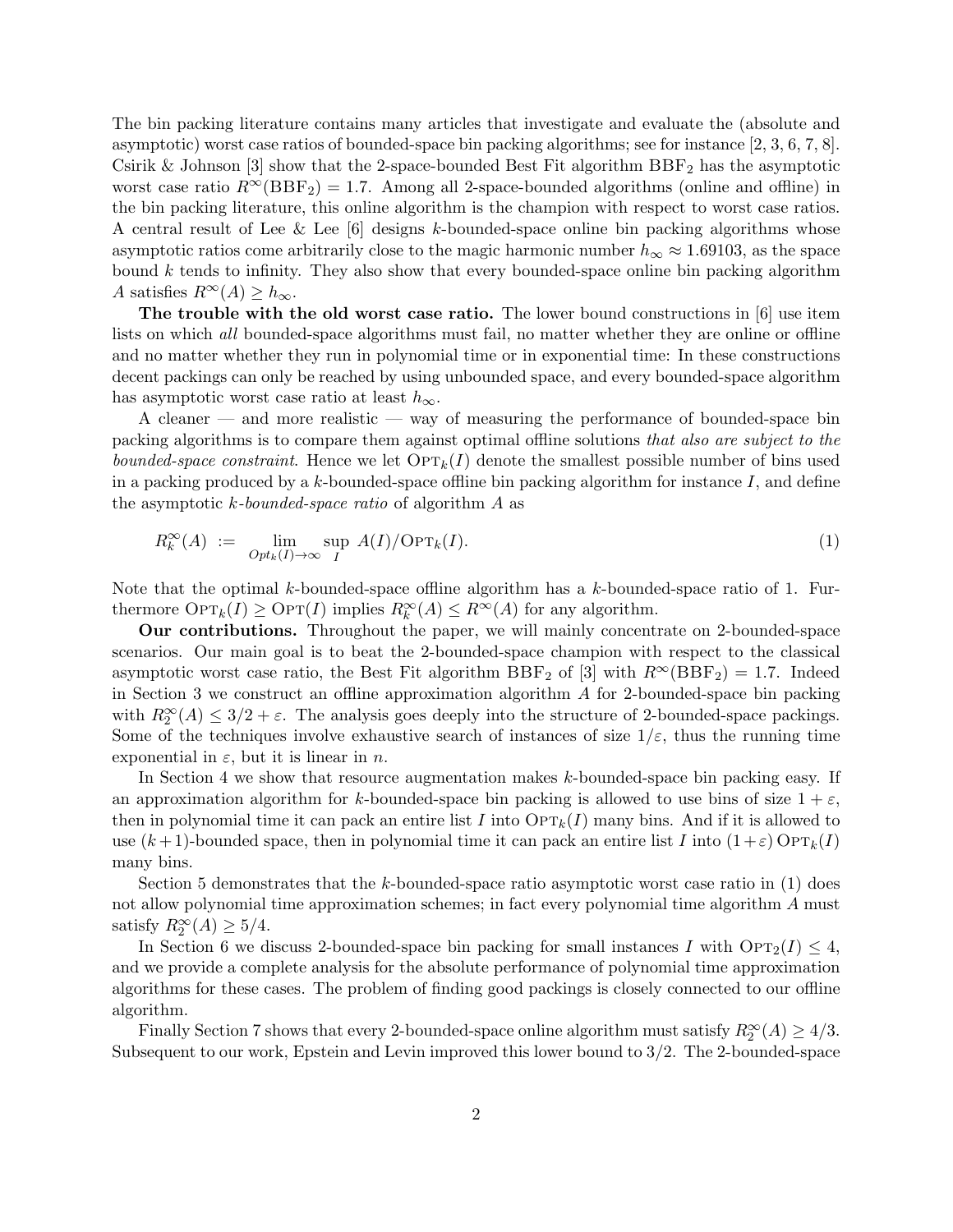ratio of 2-space-bounded Best Fit is known to be in [1.5, 1.7]. Improving its analysis or designing a new online algorithm matching the lower bound of 1.5 remains an interesting open problem.

### 2 Technical preliminaries

Throughout the paper, bins usually have size  $\beta = 1$ , and items usually have rational sizes in [0, 1]. In our lower bound constructions (in Sections 5, 6, and 7) we will work with bins of integer size  $\beta$  and item sizes in  $[0, \beta]$ . Since bin and item sizes can be scaled by  $\beta$ , both models are computationally equivalent. For a set B of of items (or for the set of items packed into some bin  $B$ ), we denote by  $s(B)$  the sum of the sizes of all the items in B.

For an instance I of k-bounded-space bin packing, we define a *well-ordered* packing  $\beta$  to be a partition of the items into bins  $B_{ij}$  (for  $i = 1, \ldots, k$  and  $j = 1, \ldots, m_i$ ), such that for any i and for any  $j < j'$ , every item in bin  $B_{ij}$  precedes every item in bin  $B_{ij'}$ . We denote by  $|\mathcal{B}| = m_1 + \cdots + m_k$ the number of bins in a packing  $\beta$ . A well-ordered packing  $\beta$  forms a feasible k-bounded-space packing, if every bin  $B_{ij}$  satisfies  $s(B_{ij}) \leq 1$ .

For a given well-ordered packing B, the sequence of bins  $B_{ij}$  with  $j = 1, \ldots, m_i$  is called track i. We will sometimes define a packing  $\mathcal B$  by specifying an assignment of items to tracks 1, ..., k only, rather than to specific bins. The actual bin assignment can be uniquely determined by greedily assigning items to bins, for each track separately.

For the purpose of the design of the offline algorithm, it is convenient to specify when exactly the bins are closed, so that at each time exactly k bins are open. We say that a bin  $B_{ij}$  is open from (and including) the moment when the first item in  $B_{ij}$  arrives until (not including) the moment when the first item in  $B_{i,j+1}$  arrives or until the instance ends. As an exception, the first bin  $B_{i1}$ in the track is considered to be open from the beginning of the instance.

### 3 An offline approximation algorithm

In this section we construct for every  $\varepsilon > 0$  an offline approximation algorithm A for 2-boundedspace bin packing whose asymptotic ratio is at most  $3/2 + \varepsilon$ . The crucial part, which is to convert certain approximate packings in the first 2 or 3 bins into exact packings with one additional bin, is postponed to Section 3.3. This is closely connected to Section 6 where we study packing of instances with small optimum. To achieve a better approximation using our approach, we would need to handle longer initial segments and thus to extend the positive results from Section 6.

The high-level strategy of our algorithm is as follows. We fix a suitable integer  $V \geq 3/\varepsilon$ (a constant independent of the input). We cut the given instance  $I$  greedily into  $m$  sub-lists  $I_1, I_2, \ldots, I_m$  with  $s(I_j) \leq 2V$  for all j and  $V \leq s(I_j)$  for  $j < m$ . Thus  $\text{OPT}_2(I_j) \leq 4V$  and  $m \leq 1 + \text{OPT}_2(I)/V$ . Since any 2-bounded-space packing of I can be split into 2-bounded-space packings of the sublists  $I_j$  ( $1 \leq j \leq m$ ) with a loss of at most two bins between adjacent sublists, we have

$$
\sum_{j=1}^{m} \text{OPT}_2(I_j) \leq \text{OPT}_2(I) + 2(m-1) \leq \left(1 + \frac{2}{V}\right) \text{OPT}_2(I).
$$

Hence, for getting a good approximation for  $I$  it is enough to get a good approximation for every sublist  $I_i$  separately.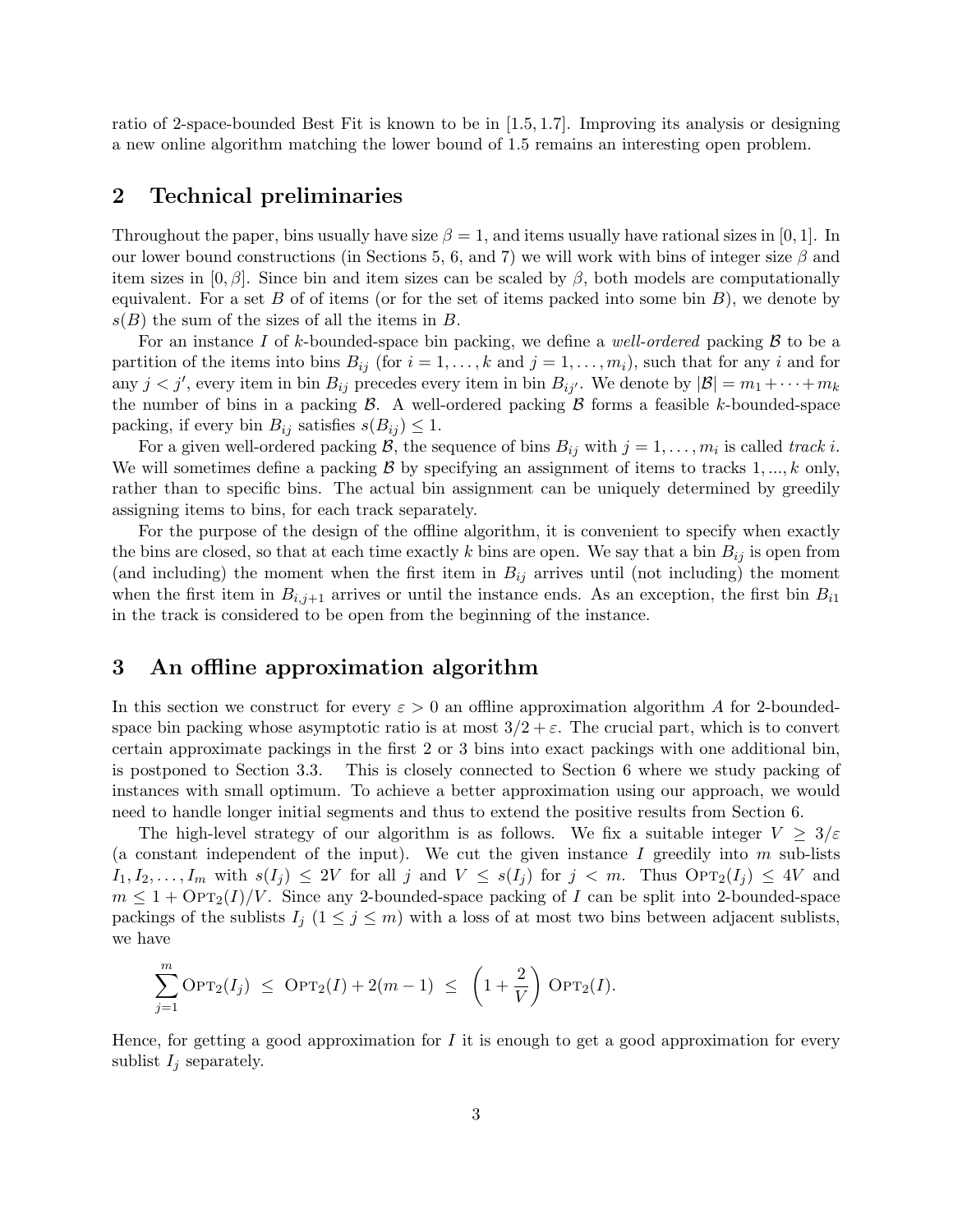In Sections 3.1, 3.2 and 3.3, we will show that in polynomial time we can find 2-bounded-space packings of each  $I_j$  with at most  $\frac{3}{2}$ OPT<sub>2</sub>( $I_j$ ) + 1 bins. By concatenating these packings, we get the desired approximate 2-bounded-space packing for I with at most

$$
\sum_{j=1}^m \left(\frac{3}{2}\mathrm{OPT}_2(I_j)+1\right) \leq \frac{3}{2}\left(1+\frac{2}{V}\right)\mathrm{OPT}_2(I)+m \leq \left(\frac{3}{2}+\varepsilon\right)\mathrm{OPT}_2(I)+1.
$$

This yields the following theorem (and the main result of the paper).

**Theorem 3.1** For every  $\varepsilon > 0$  there exists a polynomial time approximationalgorithm A for 2bounded-space bin packing with asymptotic ratio  $R_2^{\infty}(A) \leq 3/2 + \varepsilon$ .

### 3.1 Relaxed packings

We are left with the following problem: given an instance I with  $\text{OPT}_2(I) \leq 4V$ , find an approximate 2-bounded-space packing into at most  $\frac{3}{2} \text{OPT}_2(I) + 1$  bins. This problem is solved in two steps: first we find a *relaxed* packing of I that may slightly overpack some bins (Lemma 3.3), and then we transform this relaxed packing into an *exact* packing that obeys the bin sizes (Lemma 3.4).

**Definition 3.2** A  $\delta$ -relaxed (2-bounded-space) packing of an instance I is a well-ordered partition such that for each bin  $B_{ij}$  (with  $1 \leq i \leq 2$ ) either

•  $s(B_{ij}) \leq 1$ , in which case we set  $D_{ij} = \emptyset$  and  $\bar{B}_{ij} = B_{ij}$ , or

• there exists  $d \in B_{ij}$  such that  $d \leq \delta$  and  $s(B_{ij} \setminus \{d\}) \leq 1$ , in which case we fix one such d, call it the special item, and set  $D_{ij} = \{d\}$  and  $\overline{B}_{ij} = B_{ij} \setminus D_{ij}$ .

In other words, each bin  $B_{ij}$  is split into a set  $\bar{B}_{ij}$  of size at most 1 and the set  $D_{ij}$  with at most 1 item of size at most  $\delta$ . For the rest of Section 3 we set  $\delta = 1/20 = 0.05$ .

**Lemma 3.3** For any instance I with  $\text{OPT}_2(I) \leq 4V$ , we can find in polynomial time a  $\delta$ -relaxed packing  $\beta$  into at most  $\text{OPT}_2(I)$  bins.

*Proof.* We search exhaustively the value  $\text{OPT}_2(I)$  and the assignment of all items that are larger than  $\delta$ . Since the optimal number of bins is at most 4V and the number of large items is at most  $4V/\delta$ , i.e., they are both bounded by a constant, there is a constant number of assignments to try. For each assignment, we pack the items smaller than  $\delta$  by adding them greedily from the beginning of the instance: Assign each item into the open bin that closes first, until and including the first item that overfills the bin; if the bin is already full then into the other bin. It can be seen that for the optimal assignment of the large items, the number of bins used is at most  $\text{OPT}(I_i)$ : Inductively we can verify that if a bin is full at the time of our assignment of an item, then the total size of this and all the previous bins is larger than or equal to the size of these bins in the optimum, thus the other bin cannot be full and we can assign the item there.  $\Box$ 

**Lemma 3.4** (Transformation lemma) Given a δ-relaxed packing  $\beta$  of instance I, we can construct in polynomial time an exact packing of I with at most  $\frac{3}{2}|\mathcal{B}|+1$  bins.

To prove the transformation lemma, we split the instance again. In each round, we process the r initial bins of  $\mathcal B$  for a suitable r and find an exact packing of them into at most  $\frac{3}{2}r$  bins. Then we glue this packing together with a packing of a slightly modified remaining instance. Some care needs to be taken to ensure that the overlapping parts of the packings use only one track each. The exact formulation of the needed building block follows.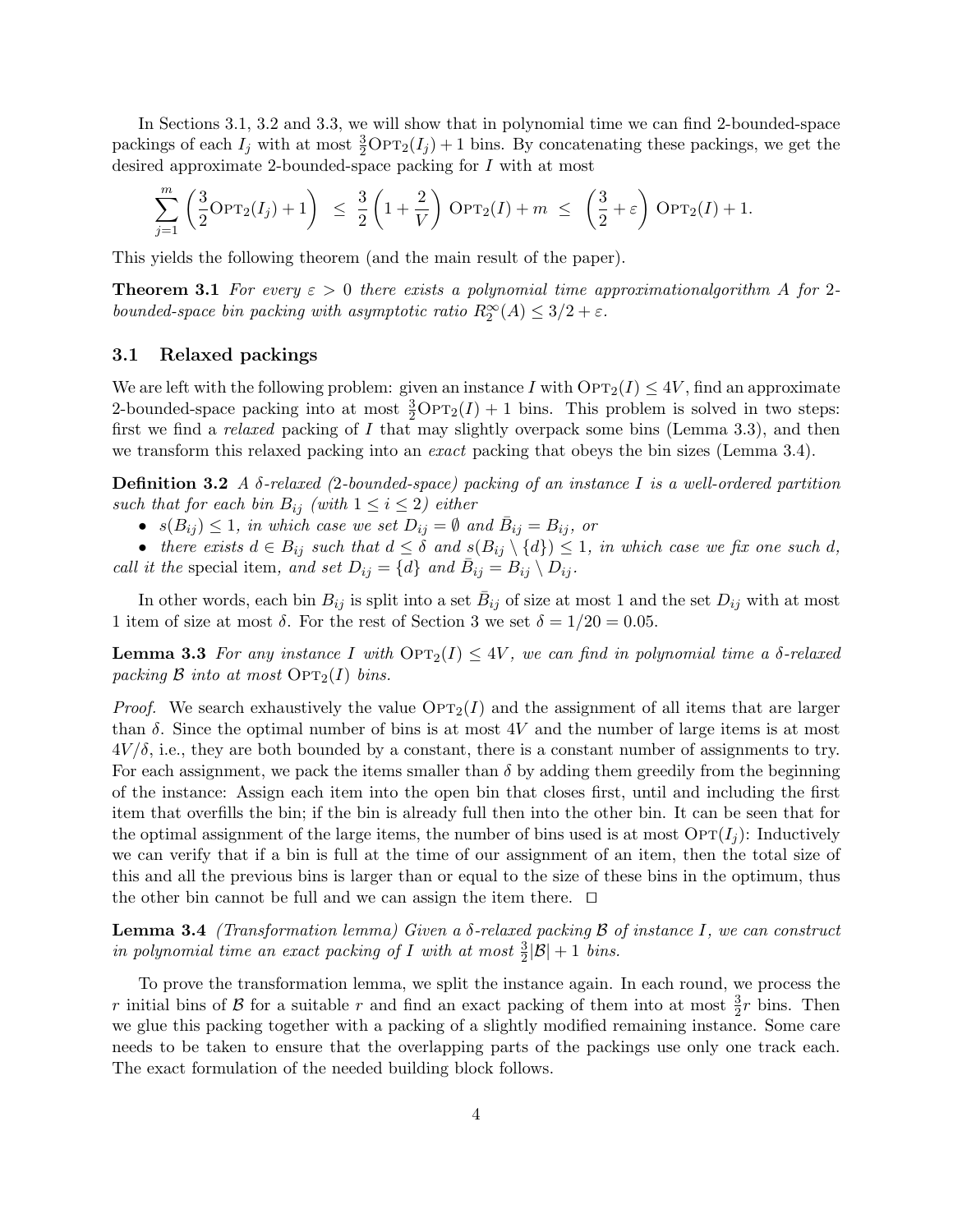**Lemma 3.5** (Initial segment lemma) Given a  $\delta$ -relaxed packing  $\beta$  of instance I with at least 2 bins, we can find in polynomial time  $r$ , an instance  $I'$  which is a subsequence of  $I$  and an exact packing of  $\mathcal{B}'$  of  $I'$  such that

(i) I' contains all the items from the first r closed bins of  $\beta$  and possibly some additional items that arrive before the rth bin of  $\beta$  is closed;

(ii)  $\mathcal{B}'$  uses at most  $\frac{3}{2}r$  bins;

(iii) in  $\mathcal{B}'$ , all the items that arrive after some item in  $I \setminus I'$  are packed into bins in the same track and each of these bins has size at most  $1 - \delta$ .

#### 3.2 Proof of the transformation lemmafrom the initial segment lemma

We proceed by induction on the number of bins m in the relaxed packing  $\beta$ . If I is empty, the statement is trivial. If B uses a single bin  $B_{11}$ , then there is an exact packing with bins  $\bar{B}_{11}$  and  $D_{11}$ .

If B uses  $m \ge 2$  bins, then use Lemma 3.5 to find r, I', and B'.

Let C be the set of all items in  $I \setminus I'$  that arrive before the last item of I'. Lemma 3.5 (i) implies that all these items belong to a single bin of  $\beta$ , namely to the bin that remains open when the rth bin is closed. If C contains a special item d of that bin, we let  $C' = C \setminus \{d\}$ ; otherwise we let  $C' = C$ .

Now create the instance  $I''$  as follows. It starts by an item a of size  $s(C')$  followed by the items in  $(I \setminus I') \setminus C$  in the same order as in I. We claim that we can construct a  $\delta$ -relaxed packing of I'' with  $m - r$  bins: Take B, remove the first r bins, remove the items C and put the item a in their bin. If  $C = C'$  the size of the bin does not change. If  $C = C' \cup \{d\}$ , the size of d is not included in a, thus the size of the bin drops below 1. In each of these cases, this bin and whole packing satisfy the condition of  $\delta$ -relaxed packing.

By the induction assumption there exists an exact packing  $\mathcal{B}''$  for  $I''$  with  $\frac{3}{2}(m-r)+1$  bins.

Now we construct the exact packing  $\bar{\beta}$  for I. The packing starts by the bins of  $\beta'$  put in the same tracks as in  $\mathcal{B}'$ ; Lemma 3.5 (i) implies that there are at most  $\frac{3}{2}r$  bins. If the special item d exists and is in C, Lemma 3.5 (ii) guarantees that the bin in  $\mathcal{B}'$  that is open when d arrives has size at most  $1 - \delta$ ; we add d in this bin without violating the size constraint. Next we consider the bin  $B''_{i1}$  from  $\mathcal{B}''$  that contains a, modified so that we replace a by items  $C'$ , preserving its size. Lemma 3.5 (ii) guarantees that all the bins in  $\mathcal{B}'$  that are open when the items of  $C'$  arrive are in a single track, thus we can use the other track for  $B''_{i1}$  in  $\overline{B}$ . Finally,  $\overline{B}$  contains all the remaining bins from  $\mathcal{B}''$ . By the definition of C, all the items in these bins arrive after the last item from I'. Thus the only constraint for placing them in tracks is the placement of  $B_{i1}''$ : If  $B_{i1}''$  is in track i in  $\bar{\mathcal{B}}$ , all the remaining bins from  $\mathcal{B}''$  are in  $\bar{\mathcal{B}}$  in the same track as in  $\mathcal{B}''$ , otherwise they are in the opposite track. Thus  $\bar{\beta}$  is indeed 2-bounded packing for I. The total number of bins in  $\bar{\beta}$  is 3  $\frac{3}{2}r + \frac{3}{2}$  $\frac{3}{2}(m-r)+1=\frac{3}{2}m+1$ . This completes the proof of the Transformation Lemma 3.4.

#### 3.3 Proof of the initial segment lemma

Without loss of generality, assume that  $B_{11}$  is closed no later than  $B_{21}$ . Let  $B_{1t}$  be the last bin closed before or at the same time when  $B_{21}$  is closed.

We proceed in several cases. The overall idea for finding the packing is always the same. We identify up to two large items and pack them in bins by themselves. These bins are placed in track 1 together with bins  $\bar{B}_{1j}$  that are not in an ordering conflict with the large items. The set G of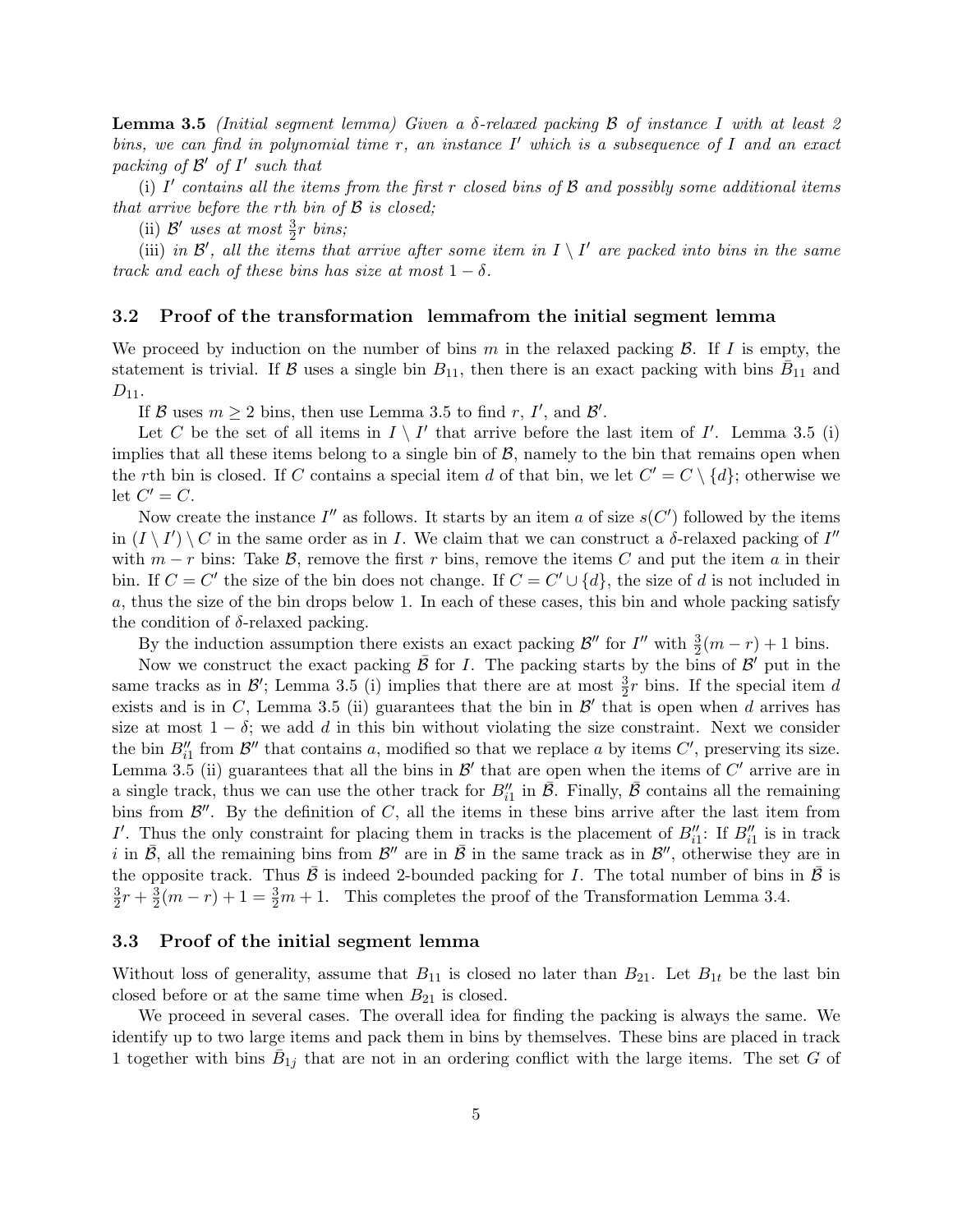the remaining items is packed greedily in track 2. Since there are no large items among them, this packing is efficient, which is quantified in Claim 3.6. To guarantee Lemma 3.5 (iii), we make sure that the bins containing G have each size at most  $1 - \delta$  and that G contains all the items that arrive after the first item in  $I \setminus I'$ .

In most of the cases the instance  $I'$  consists exactly of all items in the first r closed bins, in which case Lemma 3.5 (i) follows immediately. Only in Case 3.1 we use a more complicated  $I'$ .

The value of various constants in the proof is somewhat arbitrary. For understanding the idea of the proof, one can assume that  $\delta$  is set arbitrarily small. Also, the hard case is when  $t = 1, 2$  as we can use only one additional bin. With increasing  $t$ , there is increasing slack in the construction.

**Claim 3.6** Suppose that  $b \leq 1 - \delta$  is the largest item in an instance G and  $s(G) > 1$ . Then there exists a 1-bounded packing of G with at most  $\lceil (s(G) - 1 - \delta)/(1 - \delta - b) \rceil + 1$  bins, each of size at most  $1 - \delta$ . In particular for  $r \geq 2$ ,  $\delta = 0.05$ , and  $b \leq 0.75$ :

- (i) If  $s(G) \leq (1.75 b) + r\delta$  then  $|1 + r/2|$  bins of size  $1 \delta$  suffice for G.
- (ii) If  $s(G) \leq 0.8 + r\delta$  then  $|r/2|$  bins of size  $1 \delta$  are sufficient for G.

Proof. Pack the items greedily from the beginning of the sequence. When it is necessary to close a bin, its size is more than  $1 - \delta - b$ . Iterating this, and observing that once the volume is below  $1 - \delta$ , a single bin is sufficient, the general bound follows. To prove that the special cases (i) and (ii) follow, note that they are tight for  $r = 3$  and check that this is the tightest case, as for  $r = 2$ there is additional slack and whenever r increases by 2, we have 1 additional bin but the additional size is only  $2\delta < 1 - \delta - b$ .  $\Box$ 

**Case 1:** All items in  $B_{21}$  have size at most 0.75. We set  $I' = B_{21} \cup B_{11} \cup \cdots \cup B_{1t}$ , thus  $r = t + 1$ and Lemma 3.5 (i) holds. The packing  $\mathcal{B}'$  uses track 1 for t bins  $\bar{B}_{1i}$ ,  $i = 1, \ldots, t$ . The remaining items  $G = B_{21} \cup D_{11} \cup \cdots \cup D_{1t}$  are packed greedily using track 2. No item in G is larger than 0.75 and  $s(G) \leq 1 + r\delta$ . Claim 3.6 (i) implies that  $1 + r/2$  bins are sufficient for G. All items from the last open bin, i.e.  $B_{21}$ , are included in G, thus Lemma 3.5 (iii) is satisfied. Overall, we have at most  $\frac{3}{2}r$  bins as required in Lemma 3.5 (ii).

**Case 2:** The largest item a in  $B_{21}$  has size at least 0.75 and arrives while the bin  $B_{1j}$  is open for some  $j \leq t$ . We set  $I' = B_{21} \cup B_{11} \cup \cdots \cup B_{1t}$ , thus  $r = t + 1$  and Lemma 3.5 (i) holds. The packing B' uses track 1 for one bin containing just a and  $t-1$  bins  $\bar{B}_{1i}$ ,  $i=1,\ldots,t$ ,  $i \neq j$ , in the appropriate order; it also uses at most  $1 + r/2$  additional bins in both tracks depending on the two subcases. Altogether we use at most  $\frac{3}{2}r$  bins as required.

To satisfy Lemma 3.5 (iii), we will make sure that all items from  $B_{21}$  are packed greedily in track 2, with the exception of a. However, a arrives while  $B_{1j}$  is open, i.e., before any item in  $I \setminus I'$ arrives, thus it does not violate the condition.

**Subcase 2.1:** The largest item  $\bar{a}$  in  $B_{1j}$  has size at least 0.5. The packing  $\mathcal{B}'$  uses one additional bin containing just  $\bar{a}$  in track 1. The remaining items  $G = (B_{21} \cup B_{1j} \setminus \{a, \bar{a}\}) \cup D_{11} \cup \cdots \cup D_{1t}$ are packed greedily using track 2. No item in G has size more than 0.5 and  $s(G) \leq 0.75 + r\delta$ . Claim 3.6 (ii) implies that  $r/2$  bins are sufficient for  $G$ .

**Subcase 2.2:** No item in  $B_{1j}$  has size 0.5 or more. All the remaining items  $G = (B_{21} \setminus \{a\}) \cup$  $B_{1j} \cup D_{11} \cup \cdots \cup D_{1t}$  are packed greedily using track 2. No item in G has size more than 0.5 and  $s(G) \leq 1.25 + r\delta$ . Claim 3.6 (i) implies that  $1 + r/2$  bins are sufficient for G.

**Case 3:** The largest item a in  $B_{21}$  has size at least 0.75 and arrives while the bin  $B_{1,t+1}$  is open. Let C be the set of items in  $B_{1,t+1}$  that arrive before the large item a arrives into  $B_{21}$ . Since at the time of arrival of a we need to use both tracks (one for a and one for the greedy assignment),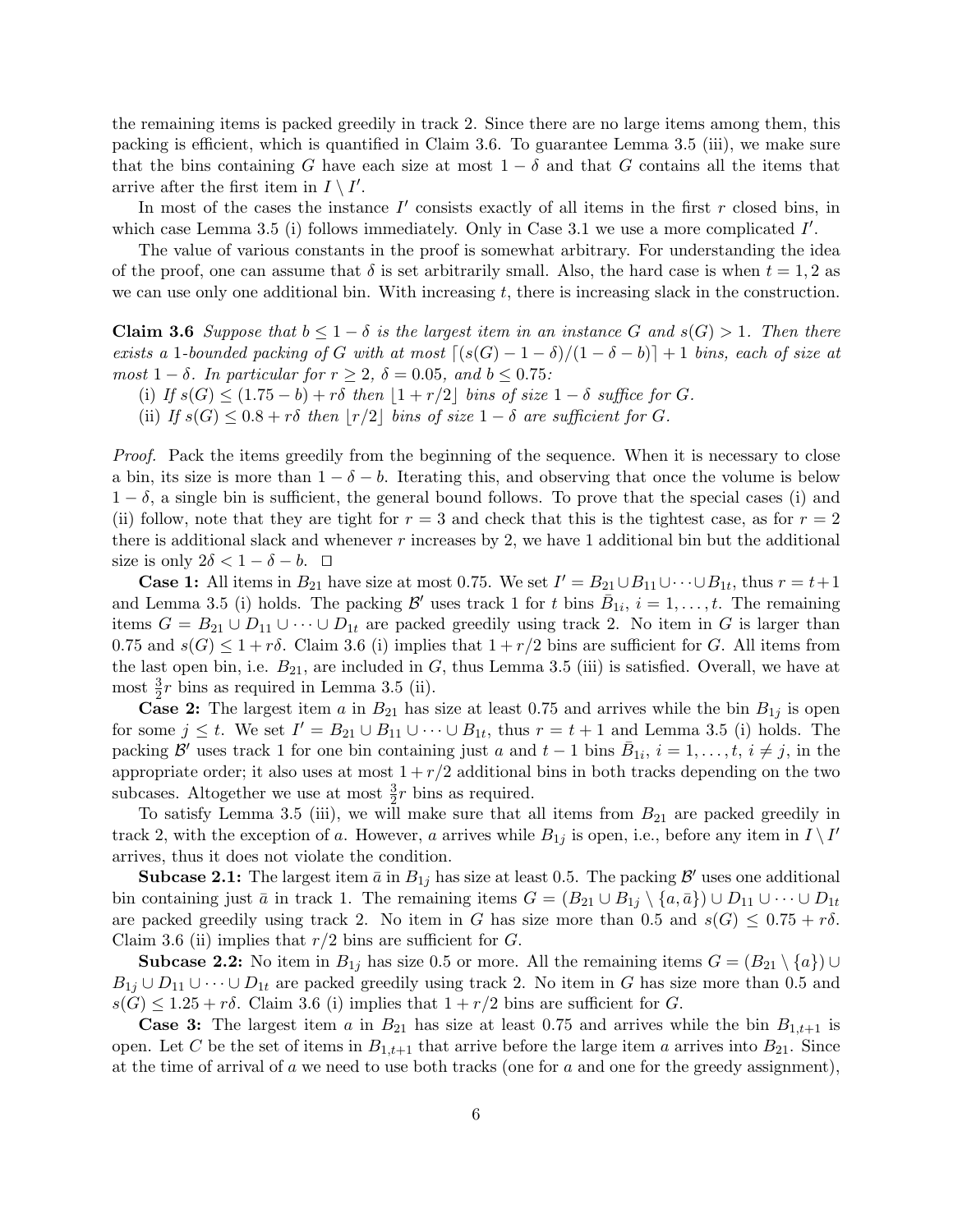we have to include in  $I'$  also items in  $C$  to guarantee Lemma 3.5 (iii). We distinguish subcases according to  $s(C)$ .

Subcase 3.1:  $s(C) \leq 0.5$ . We set  $I' = B_{21} \cup B_{11} \cup \cdots \cup B_{1t} \cup C$ , thus  $r = t+1$  and Lemma 3.5 (i) holds because all items in C arrive while  $B_{21}$  is open. The packing  $\mathcal{B}'$  uses track 1 for t bins  $\bar{B}_{1i}$ ,  $i = 1, \ldots, t$  and one bin containing just a. The remaining items  $G = (B_{21} \setminus \{a\}) \cup D_{11} \cup \cdots \cup D_{1t} \cup C$ are packed greedily using track 2. No item in G has size more than 0.5 (the largest item may be in C) and  $s(G) \leq 0.75 + r\delta$ . Claim 3.6 (ii) implies that we use at most  $r/2$  bins for G, a total of  $\frac{3}{2}r$ bins.

**Subcase 3.2:**  $s(C) \geq 0.5$ . Here we want to include in I' the whole bin  $B_{1,t+1}$ , so that an additional bin is available to be used for C. This brings more problems, as many bins may close in track 2 before  $B_{1,t+1}$  closes, and we have to include them as well to satisfy Lemma 3.5 (i).

Let t' be such that  $B_{2t'}$  is the last bin closed while  $B_{1,t+1}$  is open. We set  $I' = B_{21} \cup \cdots \cup B_{2t'} \cup$  $B_{11} \cup \cdots \cup B_{1t} \cup B_{1,t+1}, r = t+t'+1$ , and Lemma 3.5 (i) is satisfied now. The packing  $\mathcal{B}'$  uses track 1 for t bins  $\overline{B}_{1i}$ ,  $i = 1, \ldots, t$ , one bin containing  $C \setminus D_{1,t+1}$ , one bin containing just a, and  $t'-1$  bins  $\bar{B}_{2i}$ ,  $i=2,\ldots,t'$ , in this order; this is  $t+2+(t'-1)=r$  bins total. The remaining items  $G = D_{11} \cup \cdots \cup D_{1t} \cup (B_{1,t+1} \setminus C) \cup (B_{21} \setminus \{a\}) \cup D_{22} \cup \cdots \cup D_{2t'}$  are packed greedily using track 2. No item in G has size more than  $0.5+\delta$  (the largest item may be in  $B_{1,t+1} \backslash C$ ) and  $s(G) \leq 0.8+r\delta$ . Claim 3.6 (ii) implies that we use at most  $r/2$  bins for G, altogether at most  $\frac{3}{2}r$  bins.

### 4 Complexity and resource augmentation

The complexity of k-bounded-space bin packing is as follows. If  $k$  is part of the input, then finding an optimal packing is strongly NP-hard (since 3-PARTITION [5] is a special case). For  $k = 1$ , the optimal 1-bounded-space packing can be found in polynomial time (by using the NEXT-FIT algorithm). For fixed  $k \geq 2$ , the problem is NP-hard in the ordinary sense (since PARTITION is a special case) and solvable in pseudo-polynomial time:

**Theorem 4.1** For every fixed integer k, the optimal k-bounded-space packing of an item list can be computed in pseudo-polynomial time.

Proof. We scale the instance such that the bin size and all item sizes become integers, and then apply a straightforward dynamic program that works through the scaled list item by item. For every new item, the dynamic program first decides whether the fullest active bin should be closed, and then decides into which of the active bins the item should go. A state in the dynamic program stores the number of bins closed so far, and the filling level of all currently active bins.  $\Box$ 

Csirik & Woeginger [4] discuss bounded-space bin packing (with the classical worst case ratio) in the resource augmentation model of competitive analysis, where the approximation algorithm can use bigger bins than the offline algorithm. By rounding the state space of this dynamic program and by applying some routine methods (as for instance discussed in [9]), we can turn the dynamic program from Theorem 4.1 into an FPTAS for this type of resource augmentation:

Corollary 4.2 For every fixed integer k, there exists an algorithm that computes an k-boundedspace packing of any instance I into at most  $\text{OPT}_k(I)$  bins of size  $1 + \varepsilon$ . The time complexity of this algorithm is polynomially bounded in the size of I and  $1/\varepsilon$ .  $\Box$ 

Another natural type of resource augmentation allows the approximation algorithm to use space k and compares it against the optimal offline packing with space  $k - 1$ .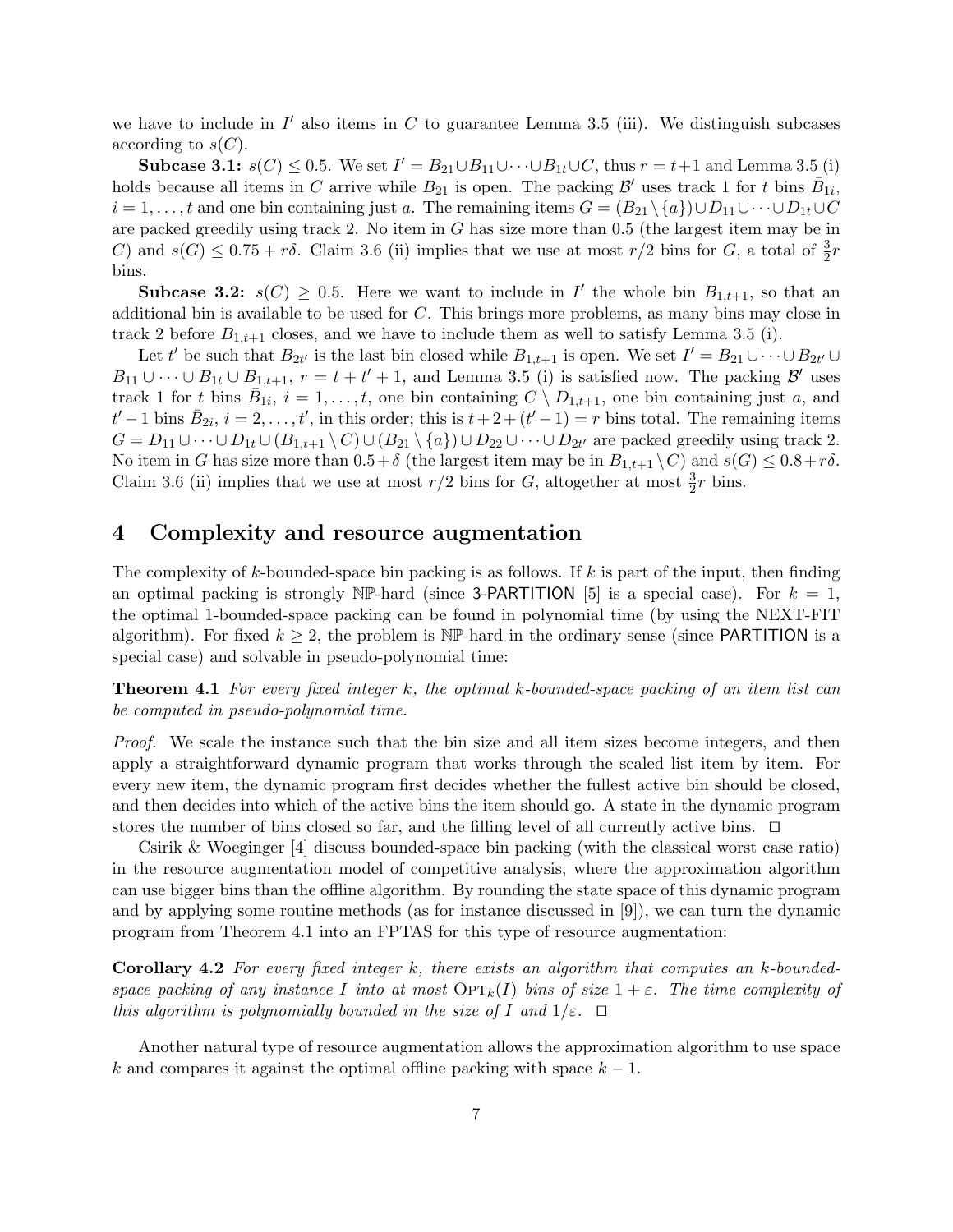**Theorem 4.3** For every  $\varepsilon > 0$ , there exists a polynomial time algorithm that computes an kbounded-space packing of an instance I into at most  $(1 + \varepsilon)$ OPT<sub>k−1</sub>(I) bins of unit size.  $\Box$ 

*Proof.* We split instance I into sub-lists that can be packed into a constant number of, say,  $1/\varepsilon$ bins, similarly as we did in Section 3. Each sub-list contains a constant number of big items of size  $\varepsilon$  and larger, which are assigned by exhaustive search. The small items of size below  $\varepsilon$  are then added greedily as long as they fit into the bins. The leftover small items are collected into one extra bin for the whole sub-list – this uses the extra space, and also adds one bin per sub-list.  $\Box$ 

### 5 An asymptotic lower bound for offline algorithms

We now prove a lower bound of 1.25 on the asymptotic worst case ratio of any 2-space-bounded bin packing algorithm. We reduce from the NP-hard PARTITION problem; see [5]. We consider an instance of PARTITION which is a set  $P = \{q_1, \ldots, q_n\}$  of  $n \geq 2$  positive integers that add up to  $2Q$ . The question is whether P has an *equitable partition*, namely a partition into two sets each adding up to  $Q$ . Without loss of generality, we assume that each  $q_i$  is a multiple of 3 and is at most Q, and that Q is large enough, say  $Q \ge 100$ . Then P has an equitable partition if and only if it has a partition into two sets each adding up to between  $Q - 2$  and  $Q + 2$ .

We construct the following bin packing instance. The bins have size  $\beta = 2Q + 3$ . The instance I consists of m copies of the following sub-list J with  $n + 6$  items:

$$
q_1, \ldots, q_n, Q+3, Q+3, Q+2, Q+2, Q+1, Q+1.
$$

If P has an equitable partition, we claim that there exists a 2-bounded-space packing of I into 4m bins. It is sufficient to pack J into 4 bins. Partition  $q_1, \ldots, q_n$  into two subsets, each adding up to  $Q$ , and assign them to different tracks. In addition, each track has one copy of items  $Q + 3$ ,  $Q+2$ ,  $Q+1$  and needs only two bins.

In the rest of Section 5 we show that if  $P$  does not have an equitable partition, then any 2-bounded-space packing of I uses at least 5m bins of size  $\beta = 2Q + 3$ .

We introduce first some terminology. For a given list  $L$ , we say that a packing  $\beta$  dominates a packing  $\mathcal{B}'$  on L if, for any list L' with all items of size at least 3,  $\mathcal{B}$  can be extended to a packing of  $LL'$  that uses no more bins that any extension of  $\mathcal{B}'$  to  $LL'$ . A set of packings is called *dominant* on L if any other packing is dominated by some packing in this set.

By a *state* we mean a pair of integers  $\{u, v\}$  representing the content of the two open bins. We consider 2-bounded-space packings with arbitrary initial states, not necessarily  $\{0, 0\}$ . The concept of dominance extends naturally to such packings. Note that to determine whether  $\beta$  dominates  $\mathcal{B}'$  we only need to know for each of  $\mathcal{B}$  and  $\mathcal{B}'$  the final state and the number of bins closed by it. In particular, the following easy observation will be useful in showing that one packing dominates another.

Claim 5.1 Consider two packings  $\mathcal{B}, \mathcal{B}'$ , where  $\mathcal{B}$  closes b bins and ends in state  $\{u, v\}$ , and  $\mathcal{B}'$ closes b' bins and ends in state  $\{u', v'\}$ , for  $u \leq v$  and  $u' \leq v'$ . Suppose that either (i)  $b \leq b' - 2$ , or (ii)  $b = b' - 1$  and  $u \le v'$ , or (iii)  $b = b'$  and  $u \le u'$  and  $v \le v'$ . Then B dominates B'.

We split  $J$  into three parts:

$$
J_1 = q_1, \dots, q_n, Q+3, Q+3, \qquad J_2 = Q+2, Q+2, \qquad J_3 = Q+1, Q+1.
$$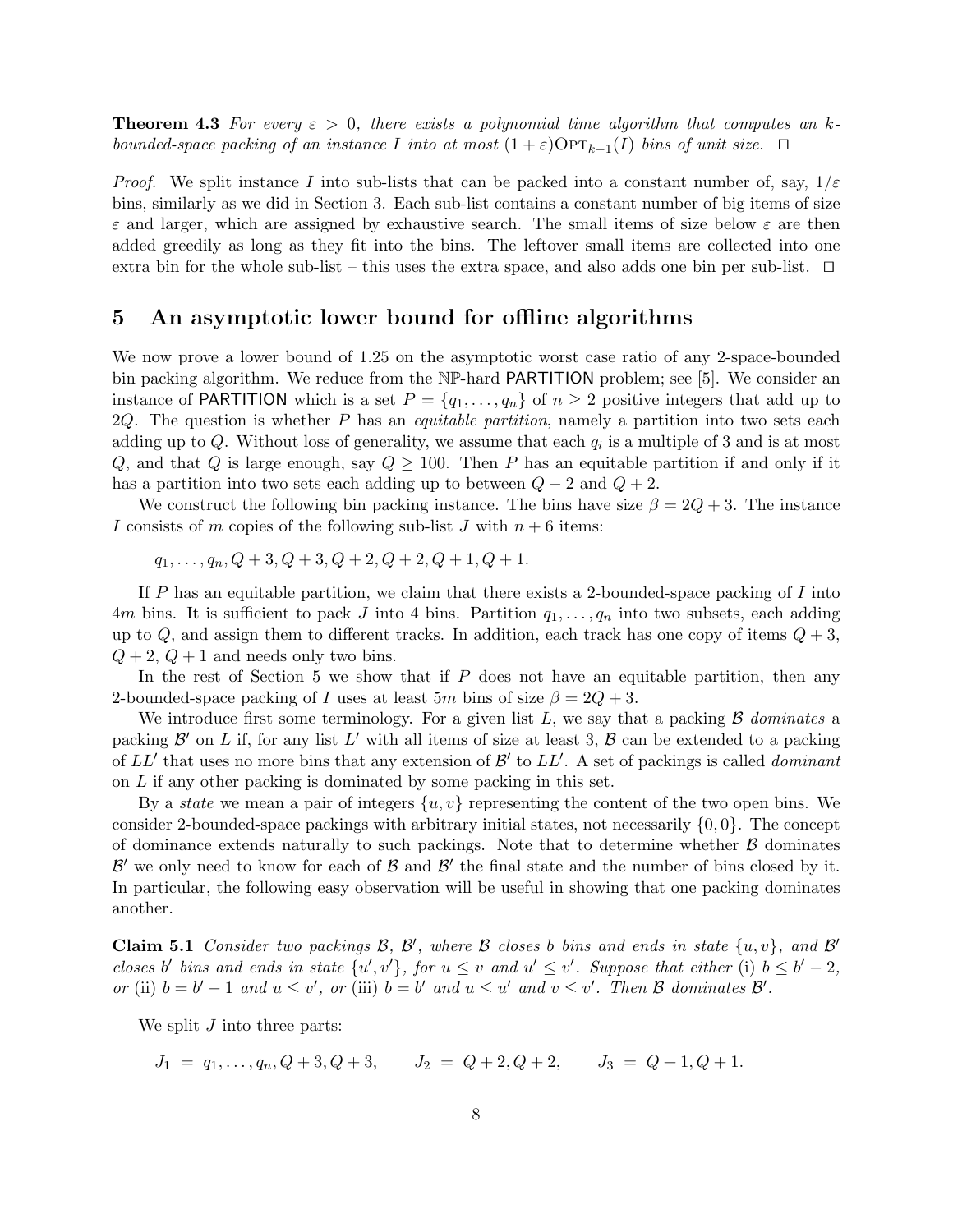Figure 1 shows a state diagram, where transitions correspond to packings of sub-lists  $J_1$ ,  $J_2$ ,  $J_3$ from certain states. A transition from  $\{u, u'\}$  to  $\{v, v'\}$  labeled by  $J_i / b$  represents a packing that, starting from state  $\{u, u'\}$ , packs  $J_i$  closing b bins and ending in state  $\{v, v'\}$ .



Figure 1: The state diagram representing dominant packings.

We claim that the packings represented in Figure 1 are dominant for the given initial states and lists  $J_i$ . Note that for the proof it is not necessary that these packings actually exist, since we only use them to lower-bound the actual packings. Another way to think about these transitions is as "sub-packings", where each item may take less space in the bin than its actual size.

Before proving this claim, we show that it implies the lemma. Indeed, since the packings in Figure 1 are dominant, an optimal packing of  $I = (J_1J_2J_3)^m$  cannot do better than follow some path in that diagram, closing the numbers of bins indicated on the transitions, and ending either at state  $\{0,0\}$  or  $\{Q+1,Q+2\}$ . By a straightforward inspection of the cycles in the diagram, if this path ends at  $\{0, 0\}$ , the optimal packing will close 5m bins. If it ends at  $\{Q+1, Q+2\}$ , it will close  $5m - 1$  bins, with two open non-empty bins. Thus the total number of used bins is at least 5m, and the lemma follows.

To prove our claim, we consider transitions from each state. Since  $q_i \geq 3$  for all i, we can assume that all bins with load at least  $2Q + 1$  are immediately closed. We also assume that the bins open after packing each  $J_i$  that have loads at most  $2Q$  remain open until the next item arrives.

Consider a packing of  $J_1$  starting from  $\{0,0\}$ . If we put  $Q+3$ ,  $Q+3$  in different tracks, then we must close a bin that contains only items from  $P$  (because  $P$  does not have an equitable partition). so we can as well put them all in one bin, and we reach state  $\{Q+3, Q+3\}$ . If  $Q+3, Q+3$  are in the same track, then we need to close one bin with the first item  $Q + 3$ , and the other track will contain items from P that do not fit into that bin, so it will have load  $x \ge Q+3$ , by our assumption. Thus the final state is  $\{Q+3,x\}$ . In both cases, the packings are dominated by the packing represented by the one in Figure 1.

Consider a packing of  $J_2$  from  $\{Q+3,Q+3\}$ . The items  $Q+2$ ,  $Q+2$  cannot share a bin and do not fit in the open bins, so any packing must close two bins. The dominant packing will end up in state with minimum load bins, that is  $\{Q+2, Q+2\}$ , same as the one in Figure 1.

Next, consider a packing from  $\{Q+2,Q+2\}$  on  $J_3$ . If  $Q+1,Q+1$  are assigned to different tracks then we close two bins and go to  $\{0,0\}$ , otherwise we close one bin and go to  $\{Q+1,Q+2\}$ . These two packings are exactly those from Figure 1.

Finally, consider a packing of  $J_1$  from  $\{Q+1,Q+2\}$ . Items  $Q+3$ ,  $Q+3$  cannot share a bin and cannot be assigned to already open bins, so we need to close two bins. If  $Q + 3$ ,  $Q + 3$  are assigned to different tracks, the two open bins will close and we will reach a state  ${Q + x, Q + x'}$ for some  $x, x' \geq 3$ . If  $Q + 3$ ,  $Q + 3$  are on one track, the other track needs to be assigned some items from  $P$ , because  $P$  does not have an equitable partition. Therefore the new state will be  ${Q+3, Q+x}$ , for  $x \geq 3$ . This packing is dominated by the one in Figure 1.

Our reduction yields the main result of this section:

**Theorem 5.2** Any polynomial time algorithm A for 2-bounded-space bin packing has asymptotic ratio  $R_2^{\infty}(A) \ge 1.25$  (unless  $\mathbb{P} = \mathbb{NP}$ ).  $\Box$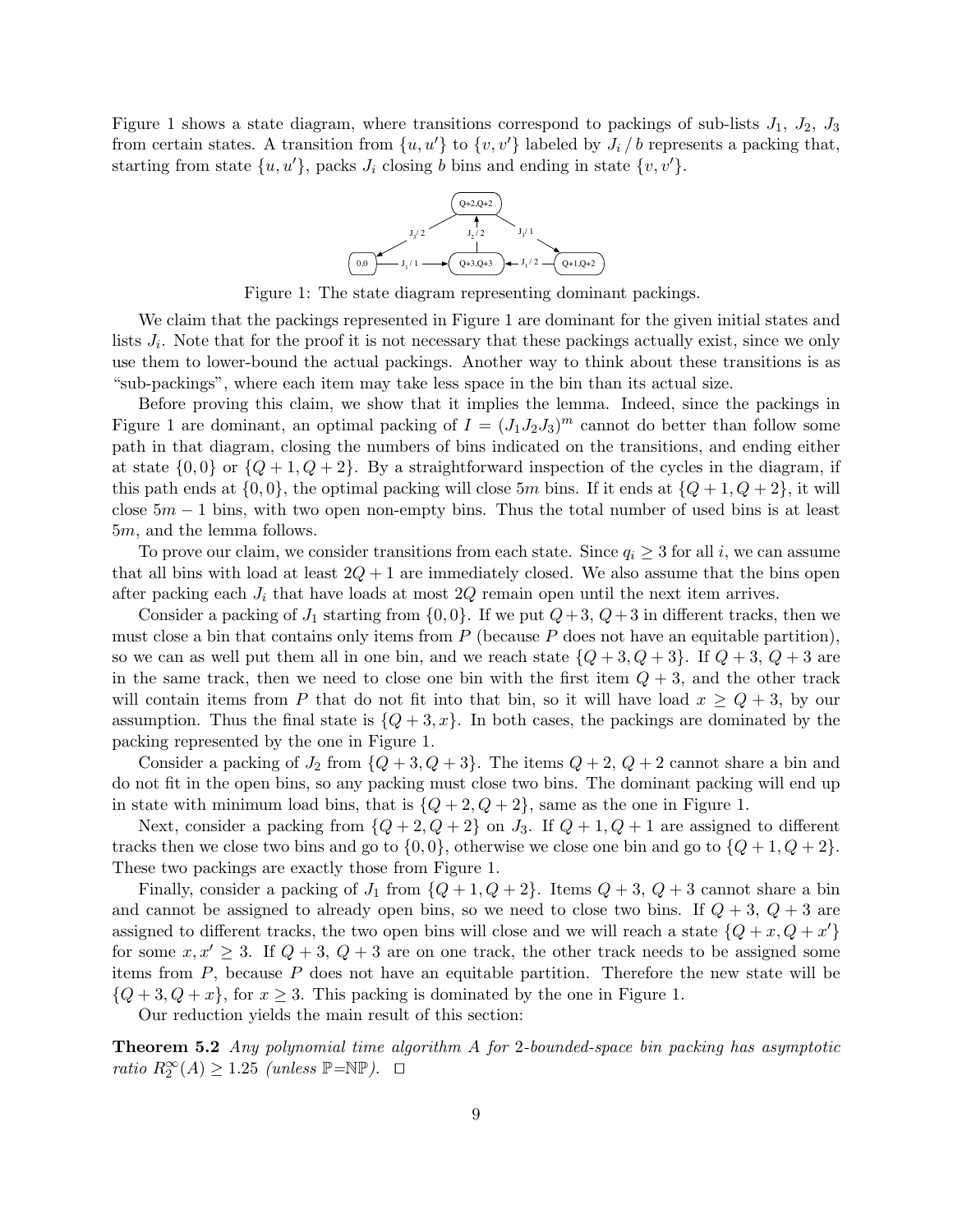### 6 Absolute bounds for offline algorithms

In this section we discuss 2-bounded-space bin packing for instances that can be packed into a small number b of bins. For  $b \ge 1$  we define  $\mathcal{I}_b$  as set of all instances I with  $\text{OPT}_2(I) = b$ . Furthermore, we define  $f_2(b)$  as the smallest integer such that for every instance  $I \in \mathcal{I}_b$  we can find in polynomial time a 2-bounded-space packing into  $f_2(b)$  bins; note that in this definition we assume  $\mathbb{P} \neq \mathbb{NP}$ . Theorem 5.2 implies  $f_2(b) \ge 5b/4$  for large values of b.

It is not hard to see that  $f_2(1) = 1$ ,  $f_2(2) = 3$ , and  $f_2(3) = 4$ . As deciding containment in  $\mathcal{I}_b$ with  $b \ge 2$  is NP-hard, we get  $f_2(b) \ge b+1$  for  $b \ge 2$ . The upper bounds  $f_2(2) \le 3$  and  $f_2(3) \le 4$ follow by ad hoc arguments that are similar to the arguments in the proof of Theorem 6.2 below. Theorems 6.2 and 6.3 imply  $f_2(4) = 6$ .

**Lemma 6.1** For every fixed real  $\varepsilon > 0$ , there is a polynomial time algorithm that finds a 2-boundedspace packing

- (i) with two bins for any instance of  $\mathcal{I}_2$  with total item size at most  $2 \varepsilon$ ,
- (ii) with three bins for any instance of  $\mathcal{I}_3$  with total item size at most  $3 \varepsilon$ .

Proof. For statement (i), we apply any of the standard polynomial time approximation schemes for the SUBSET SUM problem. For statement (ii), we try all  $O(n)$  possibilities for the opening point p of the third bin. By using a PTAS for SUBSET SUM, we pack as much volume as possible from items  $a_1, \ldots, a_{p-1}$  into the first bin and as much volume as possible from items  $a_p, \ldots, a_n$  into the third bin, and put the rest into the second bin.  $\Box$ 

**Theorem 6.2** There is a polynomial time algorithm that finds a 2-bounded-space packing with six bins for any given instance of  $\mathcal{I}_4$ .

*Proof.* For an instance  $I \in \mathcal{I}_4$ , the optimal 2-bounded-space packing is of one of the following two types: (i) one track consists of three bins and the other track of a single bin; (ii) the tracks consist of two bins each. For either type we can guess (that is, exhaustively try all possibilities for) the intervals during which the four bins are active.

Packings of type (i) are handled as follows. In the track with three bins, we use a PTAS for SUBSET SUM to pack as much volume as possible into each of the bins (picking  $\varepsilon = 1/3$  will do). This leaves a volume of at most  $1+3\varepsilon$  for the track with the single bin, which is easily packed into three bins.

Packings of type (ii) are handled as follows. We try all  $O(n^2)$  possibilities for the opening points p and q (with  $p \le q$ ) of the third and fourth bin. Fix  $\varepsilon = 1/5$ . First assume that the total size of items  $a_1, \ldots, a_{p-1}$  is at most  $2 - \varepsilon$ . Then we pack these items into two bins with Lemma 6.1.(i). The items  $a_p, \ldots, a_n$  form an instance of  $\mathcal{I}_3$ , and hence can be packed into four bins as  $f_2(3) = 4$ . The case where the total size of items  $a_q, \ldots, a_n$  is at most  $2-\varepsilon$  is settled by a symmetric argument. In the remaining cases, the total size of  $a_1, \ldots, a_{p-1}$  and  $a_q, \ldots, a_n$  is at most 2, respectively, and the total size of  $a_p, \ldots, a_{q-1}$  is at most  $2\varepsilon$ . Then  $a_1, \ldots, a_{q-1}$  lies in  $\mathcal{I}_3$  with total size at most  $2 + \varepsilon$ , and hence can be packed into three bins with Lemma 6.1.(ii). Furthermore  $a_q, \ldots, a_n$  form an instance of  $\mathcal{I}_2$ , and hence can be packed into three bins as  $f_2(2) = 3$ .  $\Box$ 

**Theorem 6.3** It is  $NP$ -hard to distinguish instances in  $\mathcal{I}_4$  from those in  $\mathcal{I}_6$ .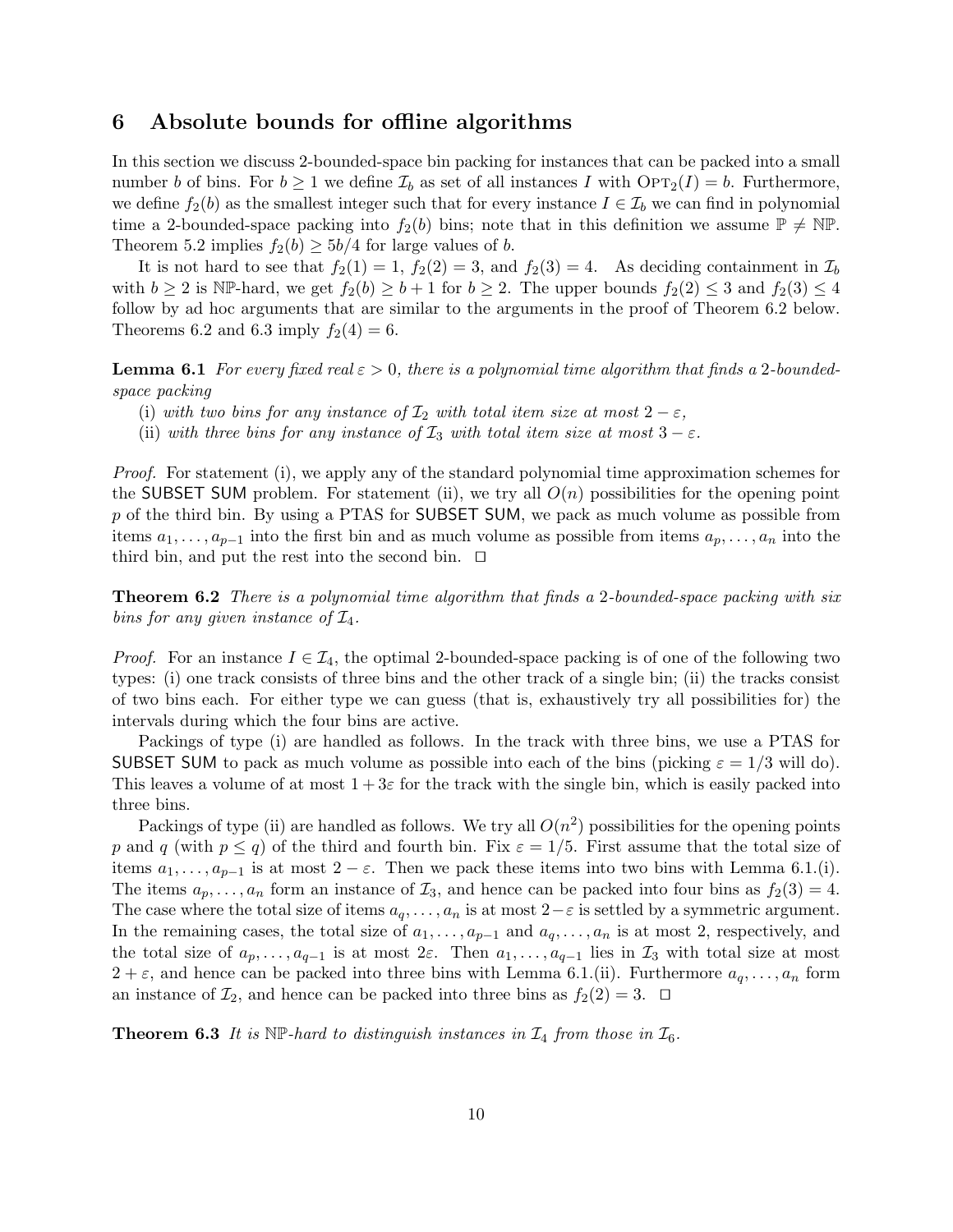*Proof.* We consider an instance P of the NP-hard PARTITION problem (see Section 5) that consists of  $n \geq 2$  positive integers  $q_1, \ldots, q_n$  that add up to 2Q. We construct a bin packing instance I with bin size  $\beta = 2Q + 1$  and the  $2n + 4$  items with the following sizes:

$$
q_1, \ldots, q_n, \quad Q+1, Q+1, Q+1, Q+1, \quad q_1, \ldots, q_n.
$$

We claim that (i) if P has an equitable partition then  $\text{OPT}_2(I) = 4$ , and (ii) if I has a 2-boundedspace packing of  $I$  into five bins then  $P$  has an equitable partition.

Indeed, claim (i) is straightforward to verify. For claim (ii), consider some 2-bounded-space packing of I into five bins. Clearly the four big items of size  $Q + 1$  must go into four separate bins. Below we refer to the remaining bin as the *fifth bin*. We distinguish two cases.

**Case 1:** The fifth bin contains items from both copies of P. Then two big items must be alone in their bins (as the packing uses 2-bounded space), and the remaining bins with a big item must each take only elements from one copy of  $P$ . Thus each copy of  $P$  is spread over two bins: one bin with a big item, and the fifth bin. Since the bin size is  $\beta = 2Q + 1$ , one of the copies of P has items of total size at most  $Q$  in the fifth bin and items of total size at most  $Q$  in the other bin with the big item, producing an equitable partition of P.

**Case 2:** The fifth bin contains items from only one copy of  $P$ . Then the other copy of  $P$  is spread over two bins with big items (as the packing uses 2-bounded space), producing an equitable partition of P.

Hence any optimal packing of the constructed instances uses either four or at least six bins.  $\Box$ 

### 7 An asymptotic lower bound for online algorithms

Throughout this section we will consider an arbitrary online bin packing algorithm ON that uses 2-bounded space. Our goal is to establish a lower bound of  $4/3$  on the performance ratio  $R_2^{\infty}$  (ON). We will make excessive use of the following two straightforward observations. First: if a new item does not fit into any active bin, then it is never wrong to close the fullest active bin. Second: if an active bin cannot accommodate any of the future items, then it can be closed right away.

The proof is done in terms of a standard adversary argument. The adversary works in  $p$  phases, where  $p$  is a huge integer that can be chosen arbitrarily large. All item sizes in the kth phase  $(1 \leq k \leq p)$  depend on a small rational number  $\varepsilon_k = 2^{k-p}/100$ . Note that these values  $\varepsilon_k$  form a strictly increasing sequence satisfying  $\varepsilon_\ell \geq 2\varepsilon_k$  for all  $\ell > k$ . Note furthermore that the  $\varepsilon_k$  are bounded from above by 1/100. During the kth phase, the adversary may issue items of the following three types: so-called 1-items of size  $1 + \varepsilon_k$ ; so-called 2-items of size  $2 - 2\varepsilon_k$ ; and so-called 3-items of size  $3 - \varepsilon_k$ .

The bins have size  $\beta = 4$ . When referring to the load or contents of a bin, we will usually ignore the dependence on the epsilons. Hence the active bins will be bins of load 1 (which contain a single 1-item), bins of load 2 (which contain a single 2-item, or two 1-items), or bins of load 3 (which contain a single 3-item, or three 1-items, or a 1-item together with a 2-item). Bins of load 4 can always be closed right away.

Proposition 7.1 Consider a partially packed bin that only contains items issued during the first k phases.

(i) If the bin has load 1, then any 3-item from phase k or later will fit into it.

(ii) If the bin has load 2, then any 2-item from phase k or later will fit into it.

(iii) If the bin has load 3, then no item from phase  $k + 1$  or later will fit into it.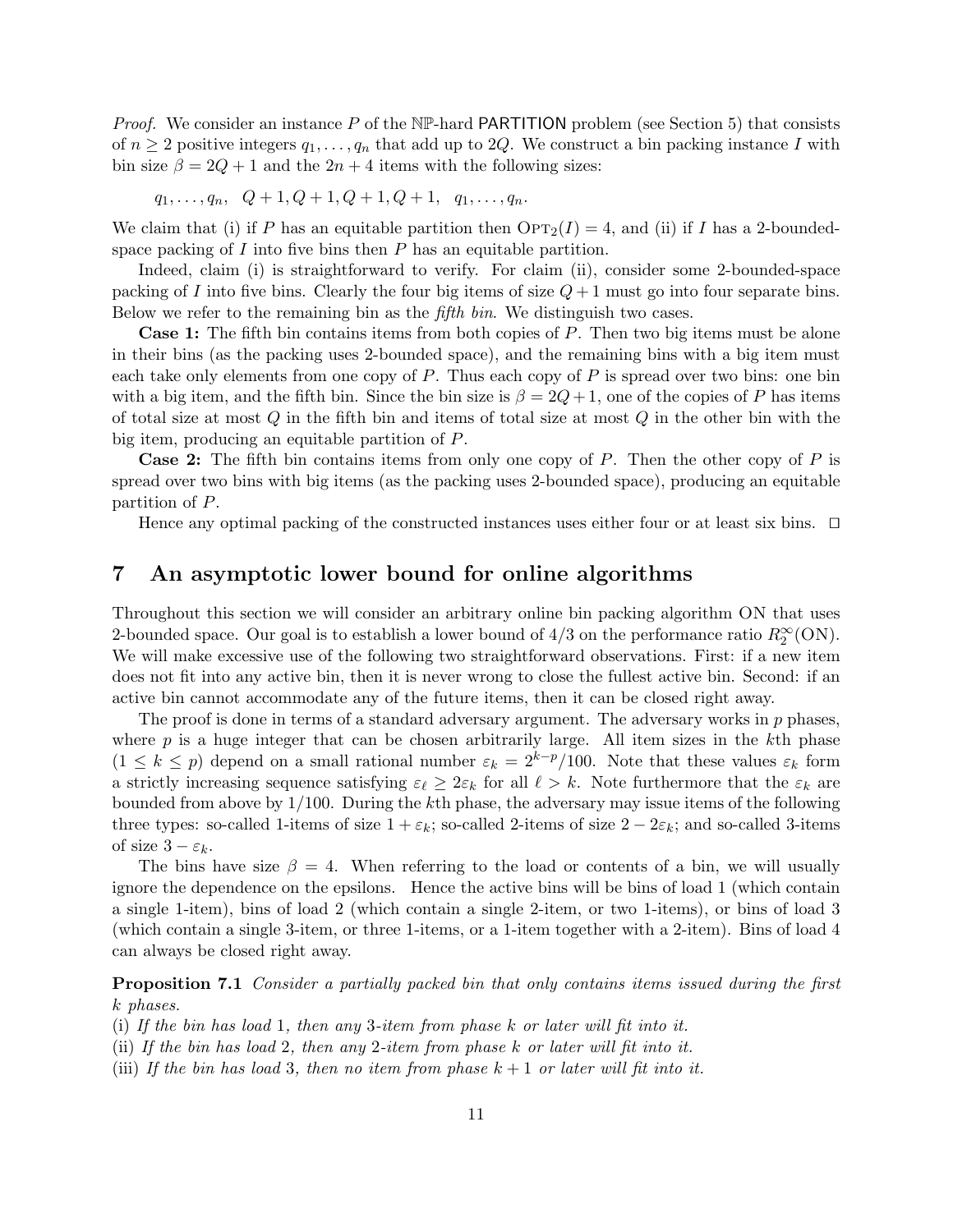*Proof.* Statements (i) and (ii) are straightforward. For statement (iii) we distinguish three cases: if the bin contains a single 3-item, the free space is at most  $1 + \varepsilon_k$ . If the bin contains three 1-items, the free space is at most  $1 - 3\varepsilon_k$ . If the bin contains a 1-item and a 2-item, the free space is at most  $1 + 2\varepsilon_k - \varepsilon_k$ . All items arriving in phase  $k + 1$  or later are of size at least  $1 + 2\varepsilon_k$ , and hence will not fit into the free space.  $\Box$ 

Here is a central ingredient to the adversary's strategy: Whenever ON produces an active bin of load 3, the adversary starts a new phase and increases the value of  $\varepsilon$ . Then by Proposition 7.1.(iii) ON will never be able to use this bin again, and we may assume without loss of generality that whenever ON produces an active bin of load 3, this bin is closed right away.

The adversary will only close bins of load 4, either by adding a 2-item to an active bin of load 2, or by adding a 3-item to an active bin of load 1. By Proposition 7.1 these items will always fit into their respective bins.

The adversary will always issue one or two elements and make sure it ends in one of the following three states:

ADV $[0, 0]$ : Both active bins are empty.

 $\text{Adv}[0, 1]:$  One empty bin; the other bin contains a single 1-item.

ADV $\{1, 1\}$ : Two 1-items in the active bins. The adversary may decide later whether these items are in the same bin or in different bins.

Before a new item arrives, the active bins of ON will always have loads  $X, Y \in \{0, 1, 2\}$ , we may assume  $X \leq Y$ ; these six states are denoted by  $ON[X, Y]$ .

The adversary's strategy is designed to guarantee that the combination of states  $\text{ADV1,1}$  and  $\mathrm{ON}[X, Y]$  never appears; all other combinations are possible. The following paragraphs provide a full description of the adversary's behavior, in dependence on its current state and the current state of ON.

 $\text{Adv}[0, 0]$  and any  $\text{ON}[X, Y]$ : The adversary issues a 1-item and moves to  $\text{Adv}[0, 1]$ . Depending on its state, ON perhaps closes a bin of load 3. Since all ON states are legal with  $\text{ADV}[0, 1]$ , we end up in a legal combination.

ADV[0, 1] or ADV{1, 1} and  $ON[X, Y]$  with  $X, Y \in \{0, 2\}$ : The adversary issues a 3-item, closes a bin of load 4, and moves to  $\text{ADV}[0, 0]$  or  $\text{ADV}[0, 1]$ , while ON either closes a bin of load 3, or it closes a bin of load 2 and a bin of load 3. Again, all final state combinations are legal.

ADV $\{1,1\}$  and  $ON[0,1]$  or  $ON[1,1]$ : The adversary issues a 2-item, closes a bin of load 4 containing both 1-items, and moves to  $\text{ADV}[0, 0]$ , while ON cannot reach load 4. Perhaps it closes a bin of load 3. All ON states are a legal combination with  $\text{ADV}[0, 0]$ .

ADV[0, 1] and ON[0, 1] or ON[1, 2]: The adversary issues a 1-item and moves to ADV $\{1, 1\}$ , while ON moves to one of the states  $ON[1, 1]$ ,  $ON[0, 2]$ , or  $ON[2, 2]$ , or else it closes a bin of load 3 and moves to  $ON[0, 1]$ . In any case, ON final state is not  $ON[1, 2]$ , so the combination is legal.

 $\text{Adv}[0, 1]$  and  $\text{ON}[1, 1]$ : The adversary issues two 2-items, closes a bin with them and remains in Adv $[0, 1]$ , while ON closes one or two bins of load 3 and moves to some state. Again, any ON state is a legal combination with  $\text{ADV}[0, 1]$ .

This completes the description of the adversary's strategy, as all the cases are covered. To summarize: the adversary only closes bins of load 4, whereas ON always closes bins of load at most 3. This yields the following theorem.

**Theorem 7.2** Any 2-bounded-space online bin packing algorithm ON has performance ratio  $R_2^{\infty}$ (ON)  $\geq 4/3$ .  $\Box$